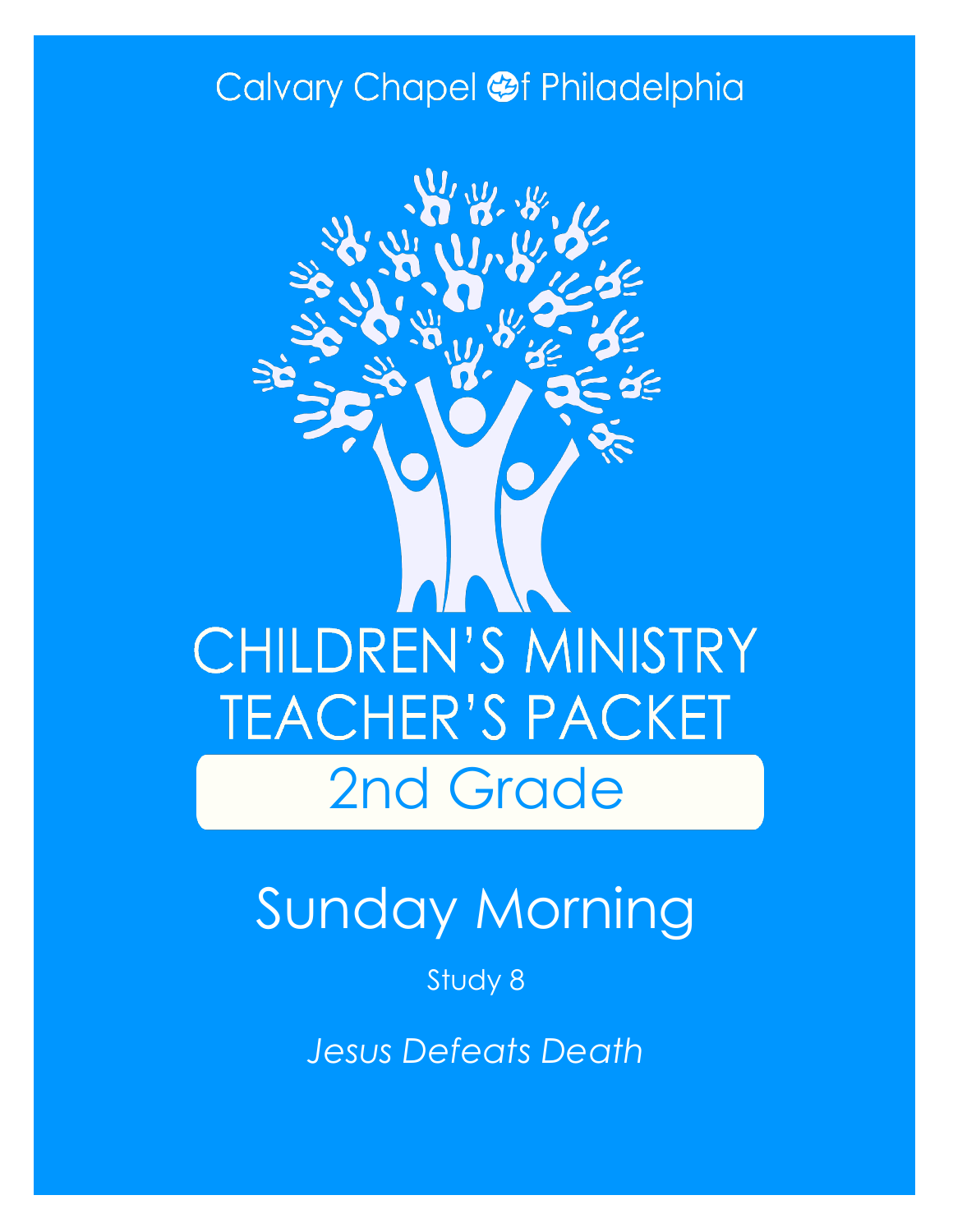### Jesus Defeats Death

The Objective is the key concept for this weeks lesson. It should be the main focus of the study

These are the key verses that you will find helpful in teaching your study this week. The "Main passage" is the basis of the study, where the other verse support the objective of the lesson.

These are the books of the Bible we will be memorizing. New books for this month are in bold. If a student can memorize all the books up to this month's books, you may give them a prize from the "reward box" found on your cart.

An introductory activity or question that will settle the class, draw their attention to the study and prepare their hearts for God's Word.

**Objective This lesson will show the students how Jesus defeated death in His resurrection and now offers freedom from death to us.**

#### **Key Verses**

Luke 24:1-12, 33-43—Main Teaching Passage Matthew 28:1-15; Mark 16:1-13; John 20:1-31(Parallel Passages) John 11:25 1 Corinthians 15:22

#### **Books to Memorize**

**Matthew, Mark, Luke, John, Acts, Romans**

#### **Hook**

Inform the students that it is impossible to fold a piece of paper in half eight times and invite a few students to attempt to prove you wrong. After they try (and fail), inform them that this is one of many things that are impossible. Come up with a list of some other impossible things. Finally, add to the list that it is impossible for a person not to sin, and thus it is impossible for a person not to die.

No human is able to defeat sin and death. Everyone sins, and as a result everyone dies. Only a man without any sin could defeat death. Today, we are going to learn that Jesus did just that.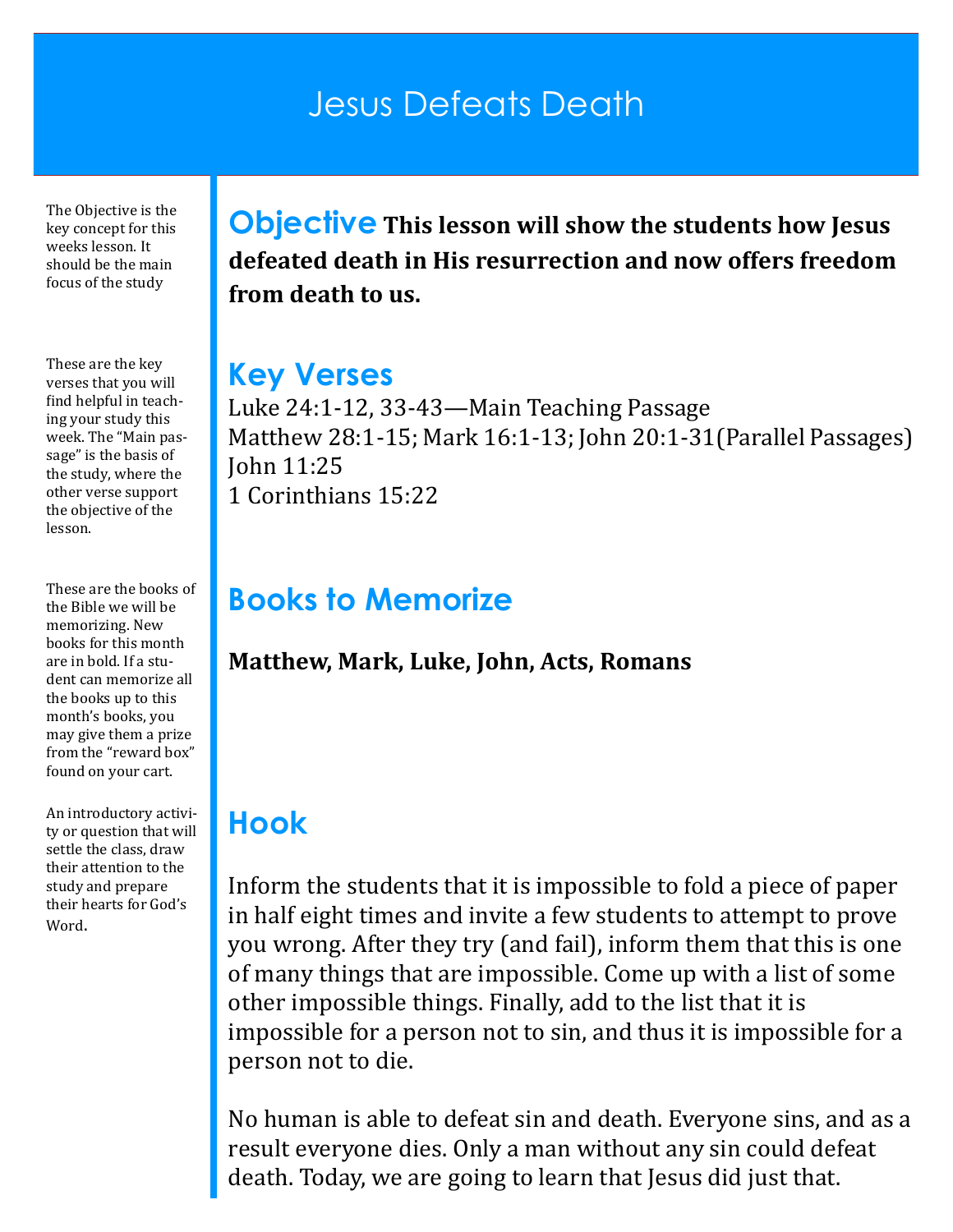What does the Bible say? This is where we will read a passage or series of passages that teach on the subject of the day.

## BOOK

After Jesus' death, His followers were very upset. He was taken off the cross and put in a tomb (similar to a small cave) with a large stone rolled in front of the entrance. In Luke 24, we read that a group of women who loved Jesus, including Mary Magdalene, came to Jesus' tomb with burial spices for His body. But when they arrived, they found that the stone was rolled away and His body was gone! Two men in shiny clothes stood by and asked, "Why do you seek the living among the dead? He is not here, but is risen!" The men reminded them that Jesus had promised this, and when the women remembered, they went to tell Jesus' other disciples what had happened. When the disciples heard this report, they did not believe it, but Peter ran to the empty tomb and saw it for himself.

Later, Jesus appeared to two disciples who were on the road to a town called Emmaus. The two ran to the other disciples and told them that they too had seen Jesus. As they were speaking, Jesus appeared in the room with the disciples and wished them peace. The disciples were afraid and thought Jesus was a spirit, but Jesus told them to look at and touch his hands and feet. However, they still did not believe. Jesus asked them if they had anything to eat, and they gave Him fish and honey. Jesus truly had risen from the dead. He was still a man who had flesh and blood and ate food, but He was a resurrected, glorified man.

### LOOK

When we began studying the Gospel, we learned about the two big problems that humanity faces, sin and death. Sin is anything we think, say, or do that goes against God's law. Sin ruins everything, and eventually leads to death, its ultimate consequence. Last week, we looked at Jesus' death on the cross and how He overcame the power of sin through it. This week, we will see that in His resurrection, Jesus defeated death.

Death was the enemy that humanity could never beat. Humans have invented many ways to fix problems, but no man has ever come up with a solution for death. Some people live lives of riches, while others are poor. Some live happy lives, while others are sad. But whether rich or poor, sad or happy, everyone's life ends the same way: death.

The problem was that death is the result of sin. Because everyone who's ever lived has sinned, everyone who's ever lived has died. In order for someone to defeat death, they needed to be someone who had never sinned. Only one person in all of human history fits that description. Only Jesus could defeat death.

The interpretation/ exegesis of the passage. What does this passage mean? How does this passage apply to my life?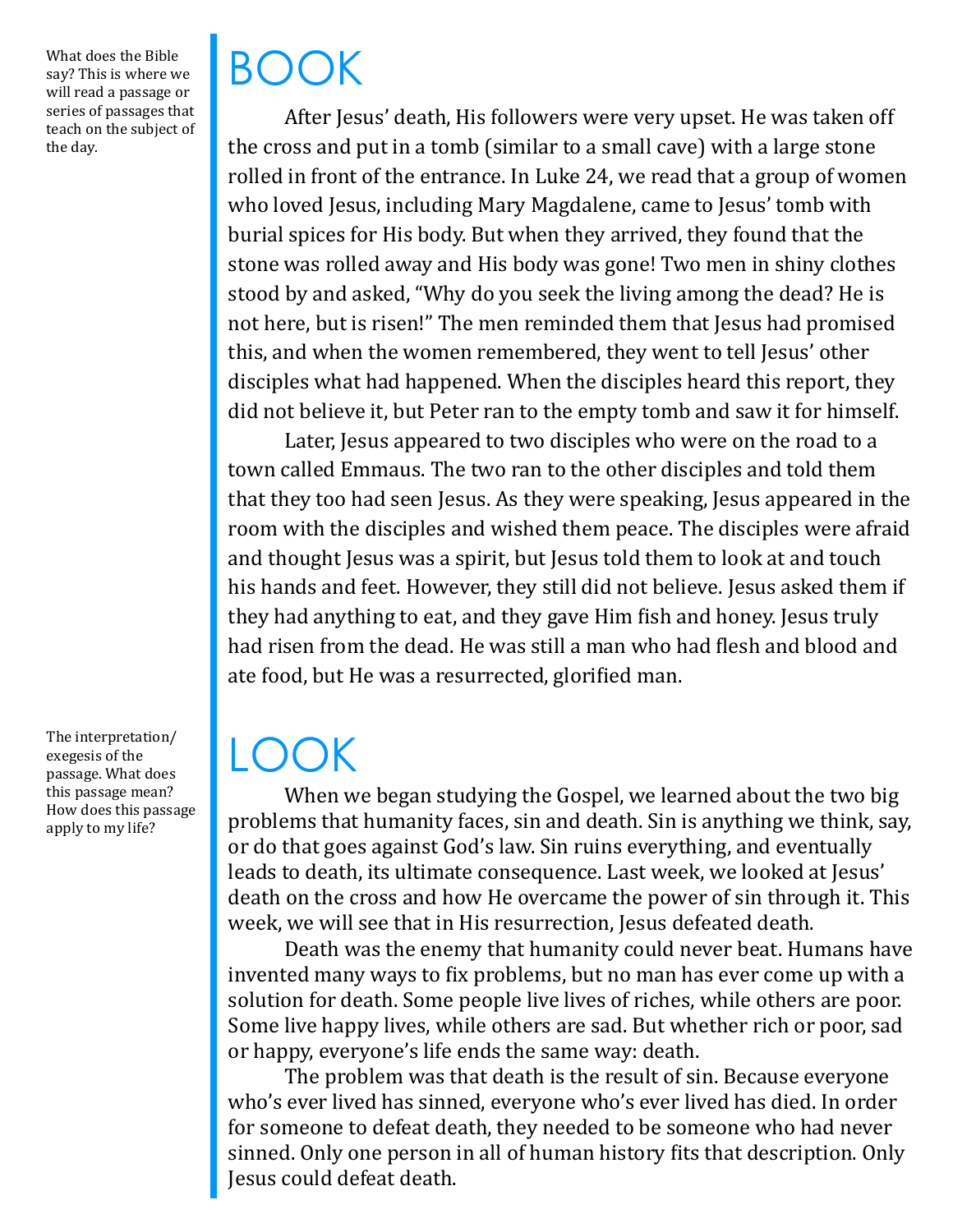### LOOK (Continued)

When Jesus died, He took all our sin on Himself. He received the punishment for sin so that we could be free from sin. But because He had no sin Himself, death had no power over Him. He defeated death and rose again from the dead. And while others in the Bible have come back from the dead, Jesus is the only one to defeat death, never to die again. Jesus defeated death forever and now is in heaven at the right hand of God.

Jesus' resurrection from the dead is good news, not only because it means He's alive, but because it gives us hope too. By ourselves, we could never defeat death. As we have studied earlier this year, because we have sinned, we all must face death. But because Jesus rose from the dead, He has made a way to save us from death too. He said in John 11:25, "I am the resurrection and the life. He who believes in Me, though he may die, he shall live." 1 Corinthians 15:22 says, "For as in Adam all die, even so in Christ all shall be made alive." Christ gives life and resurrection to all who believe in Him. That doesn't mean that Christians won't face death at the end of our earthly lives, but that when we die, we will in fact be more alive than ever before, living for eternity with Jesus in heaven as part of God's family.

### TOOK

As a class, review the books of the Bible Matthew-Romans.

Review the lesson by asking the class how Jesus defeated death. Ask why His resurrection was so important.

**Pray:** Praise Jesus for defeating death in His resurrection. Thank Him for offering us new life.

Parent Question: Why does it matter that Jesus rose from the dead?

What is my response to this passage of Scripture? How should my life change according to what this passage teaches me? What are the practical things I can do throughout the week to make this true in my life?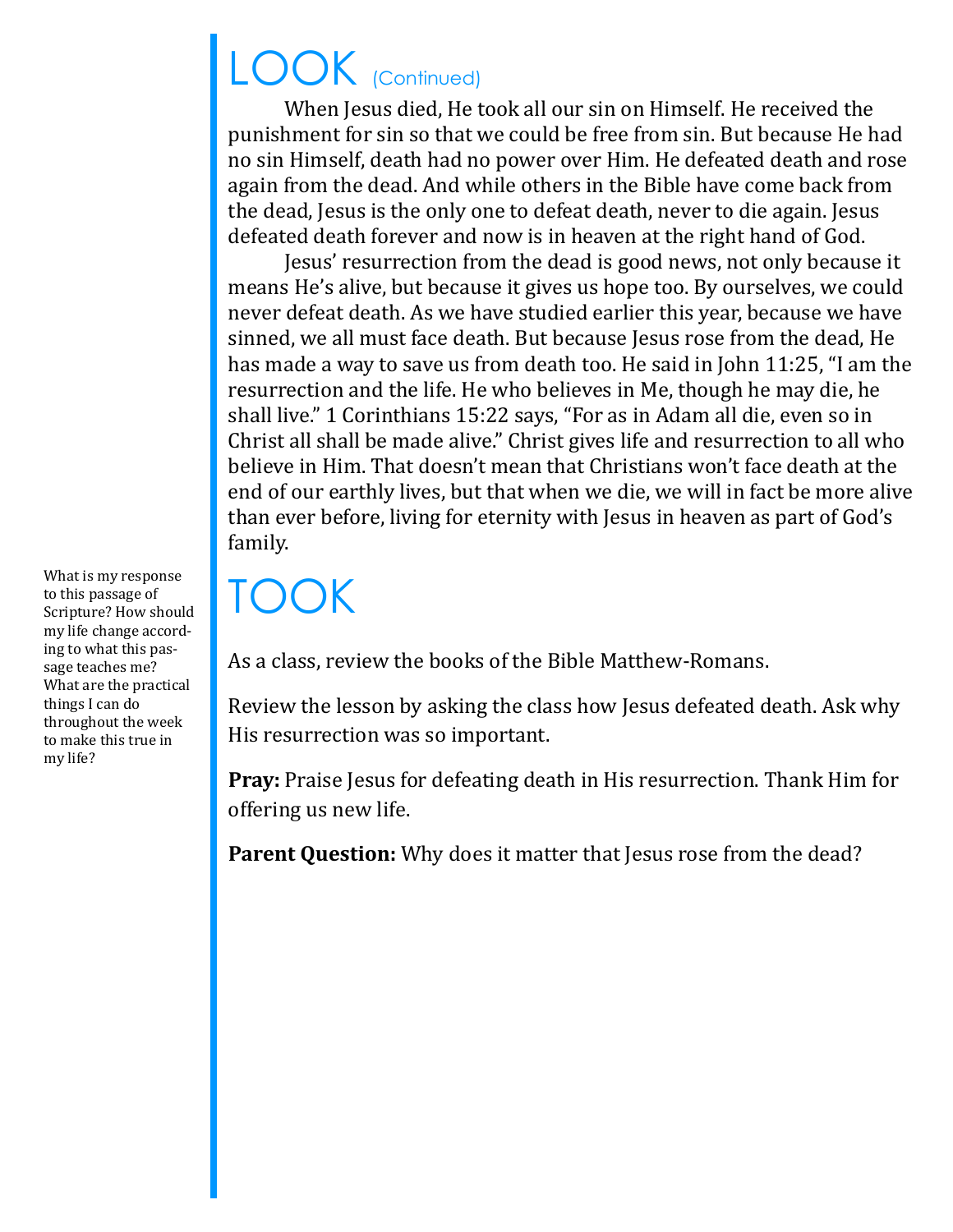### FURTHER STUDY

#### **Commentary on Luke 24:1-12, 33-43 by David Guzik**

#### *THE RESURRECTED JESUS*

A. The resurrection of Jesus is discovered.

1. [\(Luk 24:1](https://www.blueletterbible.org/kjv/luke/24/1-3/s_997001)-3) Women followers of Jesus discover the empty tomb of Jesus.

Now on the first *day* of the week, very early in the morning, they, and certain *other women* with them, came to the tomb bringing the spices which they had prepared. But they found the stone rolled away from the tomb. Then they went in and did not find the body of the Lord Jesus.

a. **Came to the tomb bringing the spices which they had prepared**: The actual *event* of Jesus' resurrection is nowhere described, but the discovery of it is recorded in some detail. Here, the women who intended to give Jesus' body a more proper preparation for burial discover that the stone is rolled away from the tomb, and that the body of Jesus is not inside the tomb.

i. A rich man like Joseph of Arimethea would probably have a tomb that was carved into solid rock; this tomb was in a garden near the place of crucifixion ( $\lceil \text{ohn 19:41} \rceil$ . The tomb would have a small entrance and perhaps one or more compartments where bodies were laid out after being somewhat mummified with spices, ointments, and linen strips. Customarily, the Jews left these bodies alone for a few years until they decayed down to the bones, then the bones were placed in a small stone box known as an ossuary. The ossuary remained in the tomb with the remains of other family members.

ii. The door to the tomb would be made of a heavy, circular shaped stone, running in a groove and settled down into a channel, so it could not be moved except by several strong men. This was done to ensure that no one would disturb the remains.

iii. [John 19:42](https://www.blueletterbible.org/kjv/john/19/42/s_1016042) specifically tells us that the tomb of Joseph of Arimethea that Jesus was laid in was close to the place of Jesus' crucifixion (and the each of the two suggested places for Jesus' death and resurrection bear this out). Joseph probably didn't like it that the value of his family tomb decreased because the Romans decided to crucify people nearby-yet it reminds us that the in God's plan, the cross and the power of the resurrection are always permanently and closely connected.

b. **But they found the stone rolled away from the tomb. Then they went in and did not find the body of the Lord Jesus**: Once the women saw the stone rolled away and the tomb empty, their immediate reaction is that they were *greatly perplexed* ([Luke 24:4\)](https://www.blueletterbible.org/kjv/luke/24/4/s_997004). They did not expect to find an empty tomb. This shows that the resurrection accounts cannot be the product of wishful thinking; they were not even *expecting* that it could happen.

i. [Matthew 27:65](https://www.blueletterbible.org/kjv/matthew/27/65-66/s_956065)-66 reminds us that there was a guard set round the tomb. The stone could not have been rolled away by the women (they were not strong enough) or by the disciples (even if they were brave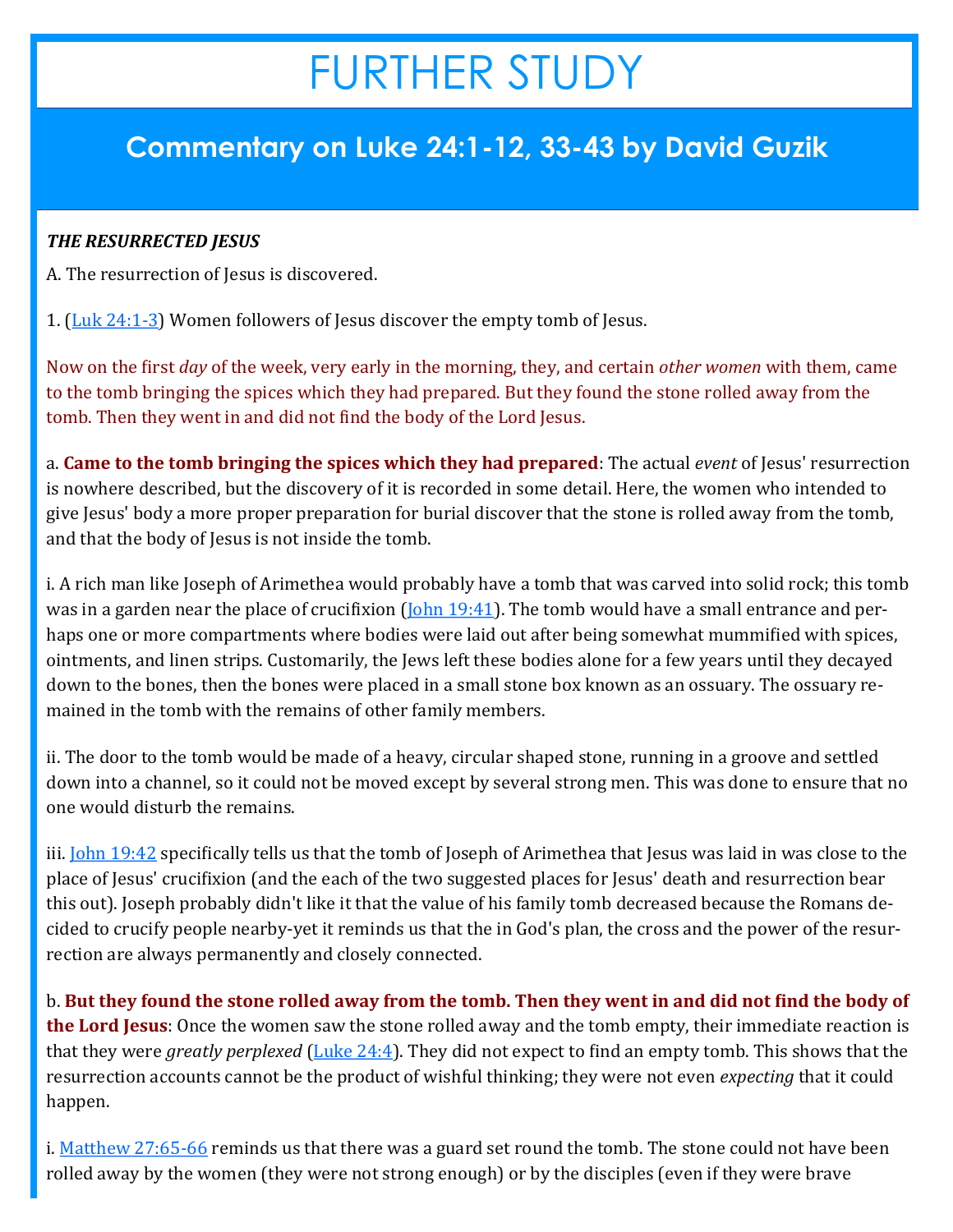enough, they could not overcome the armed guards). No one else would have wanted to roll away the stone, and [Matthew 28:2](https://www.blueletterbible.org/kjv/matthew/28/2/s_957002) tells us that it was an angel who rolled it away.

ii. The stone was not rolled away to let Jesus out. [John 20:19](https://www.blueletterbible.org/kjv/john/20/19/s_1017019) tells us that Jesus, in His resurrection body, could pass through material barriers. It was rolled away so that others could see in and be persuaded that Jesus Christ is risen from the dead.

2. ([Luk 24:4](https://www.blueletterbible.org/kjv/luke/24/4-8/s_997004)-8) The angelic announcement of the resurrection.

And it happened, as they were greatly perplexed about this, that behold, two men stood by them in shining garments. Then, as they were afraid and bowed *their* faces to the earth, they said to them, "Why do you seek the living among the dead? He is not here, but is risen! Remember how He spoke to you when He was still in Galilee, saying, 'The Son of Man must be delivered into the hands of sinful men, and be crucified, and the third day rise again.'" And they remembered His words.

a. **Two men stood by them in shining garments**: Even as angels announced the birth of Jesus, [\(Luke 2:8](https://www.blueletterbible.org/kjv/luke/2/8-15/s_975008)-15) so they also announced the resurrection of Jesus. The announcement of His birth was made to a few humble people, considered unimportant by the culture; His resurrection announced by angels to a few women.

b. **Why do you seek the living among the dead?** This was a wonderfully logical question. The angels seemed almost surprised that the women were surprised; after all, the angels had heard what Jesus said regarding His resurrection, and they knew the women had heard it also. They naturally wondered why the women were surprised.

i. At the church of the Holy Sepulcher in Jerusalem-the place Emperor Constantine's mother Helena decided was the place of the true cross and the true empty tomb-there is the powerful sense of dead religion and traditionalism. Yet for hundreds and hundreds of years people have flocked to this place reeking of this kind of spiritual deadness in a desperate attempt to find God's kind of life.

ii. We too often look for Jesus in the dead things-religious traditionalism, formalism, man's rules, human effort, substitutes of the flesh. We will never ultimately find Jesus in those things-we find Him only where there is resurrection life, when we worship Him in spirit and in truth.

c. **He is not here**: These are some of the most beautiful and important words ever spoken by an angel to men. One may look all over Jerusalem and see countless thousands of tombs, but one will never find the tomb of Jesus - because **He is not here**.

i. One may see many graves and tombs in Israel today. There is an ocean of tombs on the Mount of Olives, and vast sea of graves outside the eastern wall of the temple mount. You can see the tomb of Rebekka, the tomb of David, the tomb of Absalom-but you won't find the tomb of Jesus anywhere. As the angel said, **He is not here**.

ii. Every so often someone claims to have found evidence of the tomb of Jesus or the bones of Jesus. Each claim is found to be untrue, while the testimony of the angels is proven true over and over again: **He is not here**.

d. **The Son of Man must be delivered into the hands of sinful men, and be crucified, and on the third day rise again**: To the women, it must have seemed like a long time ago that Jesus said these words. Nevertheless, they needed to remember them and the angels remind them of what Jesus said.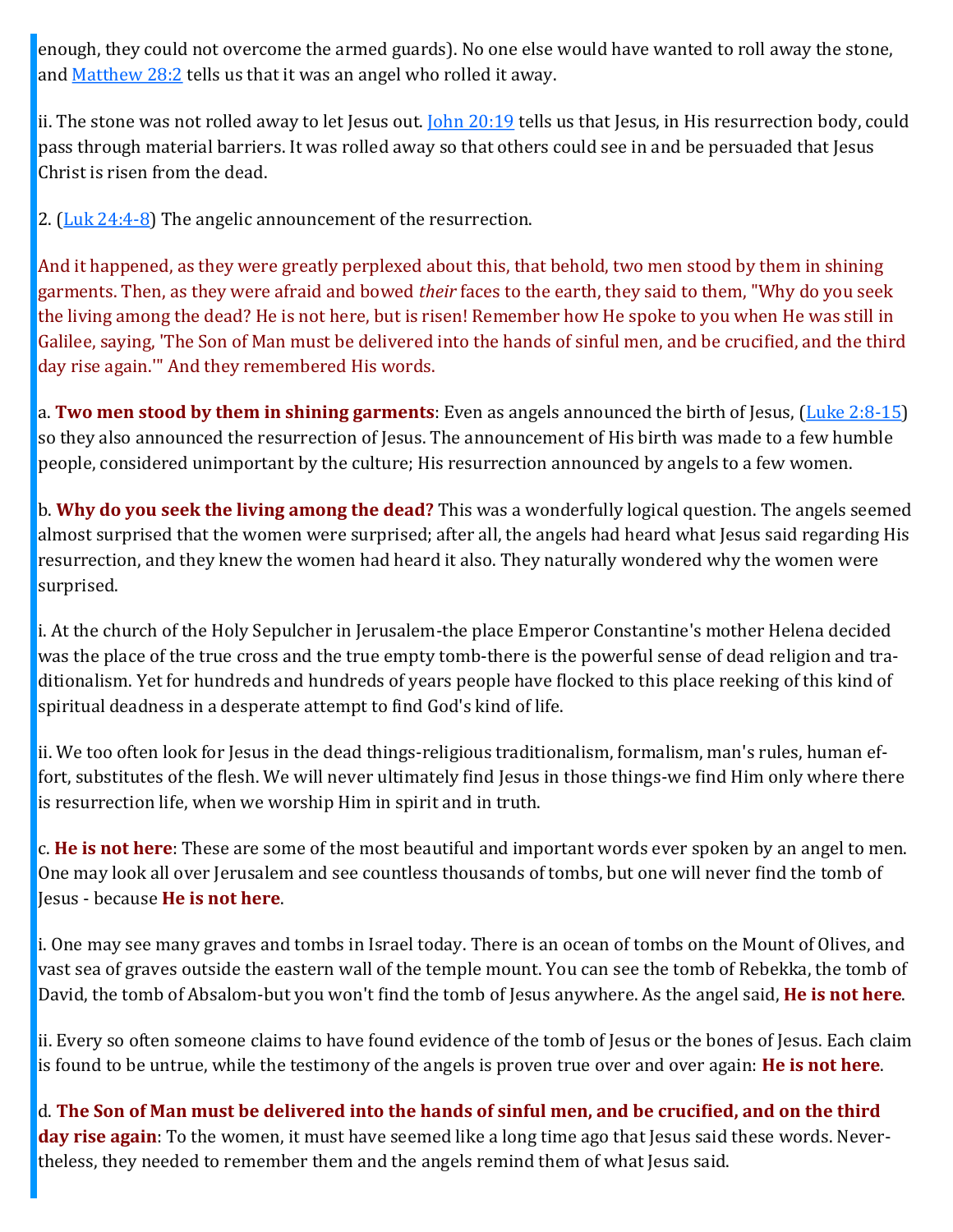i. **Must** is the critical word here; just as much as the crucifixion of Jesus was necessary and ordained, so was His resurrection. Jesus would have never come to the place of Calvary unless there was also an empty tomb of resurrection there also.

e. **And they remembered His words**: The first notes of hope are sounded in the hearts of the women when they are reminded of Jesus' words. The empty tomb, the presence of angels, the words of the angels in and of themselves could not change their hearts-but **His words** could change and cheer their hearts.

3. ([Luk 24:9](https://www.blueletterbible.org/kjv/luke/24/9-11/s_997009)-11) The women tell the apostles and are not believed.

Then they returned from the tomb and told all these things to the eleven and to all the rest. It was Mary Magdalene, Joanna, Mary *the mother* of James, and the other *women* with them, who told these things to the apostles. And their words seemed to them like idle tales, and they did not believe them.

a. **Then they returned from the tomb and told all these things to the eleven and to all the rest**: The women who had seen the evidence of the resurrected Jesus and remembered His words, are excited about what seemed to them to be the most wonderful news possible-that Jesus *was* alive and had triumphed over death.

i. They would not be excited like this if Jesus had only somehow miraculously survived the ordeal of the cross. These women knew that He had not survived; their own hands provided the hasty preparation of Jesus' body on the day He was crucified. They knew beyond all doubt that He had been dead; so the news that He was alive meant so much more to them then perhaps saying Jesus was a *survivor*; it meant He was the conqueror over death and that He was everything they had hoped for and more.

b. **Their words seemed to them like idle tales, and they did not believe them**: Despite their excitement, their testimony was not believed. In fact, to the apostles, it seemed as if the women told **idle tales**, a medical word used to describe the babbling of a fevered and insane man.

4. ( $Luk 24:12$ ) The apostles come to believe.

But Peter arose and ran to the tomb; and stooping down, he saw the linen cloths lying by themselves; and he departed, marveling to himself at what had happened.

a. **But Peter arose and ran to the tomb**: We know from [John 20:3](https://www.blueletterbible.org/kjv/john/20/3-8/s_1017003)-8 that both Peter and John ran to the tomb together. They saw grave clothes, but not as if they had been ripped off after a struggle. They saw the grave clothes of Jesus lying in perfect order, as if a body had just passed out of them ([John 20:6](https://www.blueletterbible.org/kjv/john/20/6-7/s_1017006)-7). When John saw that, he believed, and Peter marveled. They had not seen the risen Jesus, but they knew that something *powerful* had happened to cause a body to leave behind those grave clothes in such a manner.

b. **Marveling to himself at what had happened**: When Peter and John observed what was in the tomb, they believed. This tells us that Peter analyzed the situation; he knew something spectacular had happened be-cause of the condition of the grave clothes, but he because he had forgotten the words of Jesus ([John 20:9\),](https://www.blueletterbible.org/kjv/john/20/9/s_1017009) he did not yet understand.

i. You can know that Jesus rose from the dead, but unless you know His words, it won't make sense. Unless you know the life and teachings of Jesus, you don't know that the resurrection means that the payment that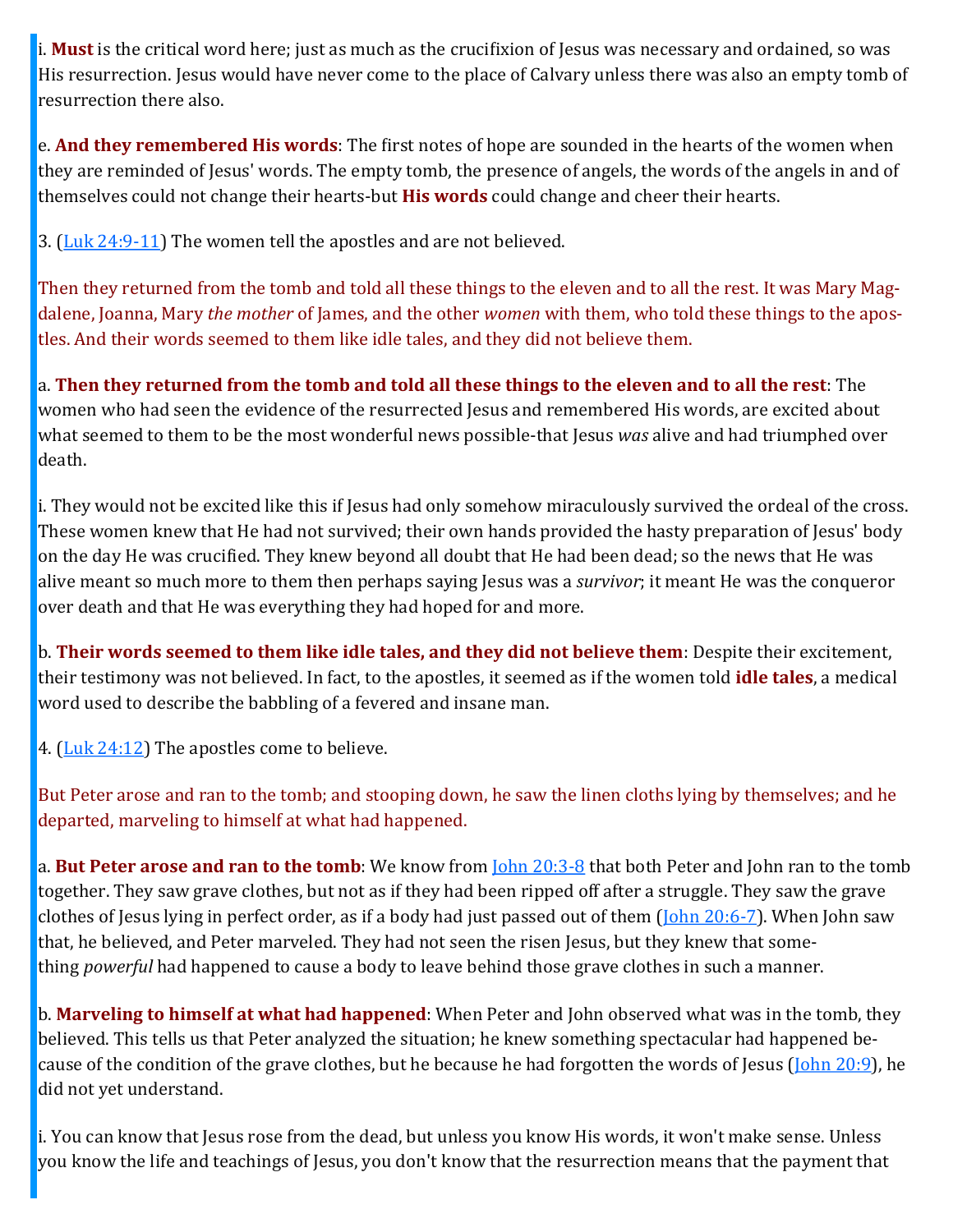Jesus offered on the cross was perfect and complete. You don't know that the cross was the payment and the empty tomb is the receipt. You don't know that death has no hold on redeemed man. You don't know that when God's love and man's hate battled at the cross, God's love won. You don't know that because Jesus was raised from the dead, we can be resurrected in Him.

**c. What had happened**: Because Jesus rose from the dead, we know that God no longer lives in a temple made with hands. In Jerusalem, one may see what remains of the magnificently spectacular temple that stood in Jesus' day. These stones were 40 feet long, 18 feet high (too heavy to be lifted with modern cranes), finished with finely carved frames and fitted so perfectly they required no mortar; and these are the *retaining wall!* But from the time Jesus died and rose again, that temple became just another building, because it was no longer the dwelling place of God.

5. ([Luk 24:33](https://www.blueletterbible.org/kjv/luke/24/33-35/s_997033)-35) They tell the good news.

So they rose up that very hour and returned to Jerusalem, and found the eleven and those *who were* with them gathered together, saying, "The Lord is risen indeed, and has appeared to Simon!" And they told about the things *that had happened* on the road, and how He was known to them in the breaking of bread.

a. **So they rose up that very hour and returned to Jerusalem**: After a seven mile walk one way, they were so excited that they went seven miles back-and probably much faster on the return. They had the passion to tell the great news of Jesus' resurrection.

b. **The Lord is risen indeed, and has appeared to Simon**: They had mutual confirmation of the resurrection of Jesus. Though the risen Jesus was not physically in their midst, His resurrection had been confirmed by more than two witnesses.

C. Jesus teaches His disciples and ascends into heaven.

1.  $(\text{Luk } 24:36 - 43)$  Jesus appears to the eleven.

Now as they said these things, Jesus Himself stood in the midst of them, and said to them, "Peace to you." But they were terrified and frightened, and supposed they had seen a spirit. And He said to them, "Why are you troubled? And why do doubts arise in your hearts? Behold My hands and My feet, that it is I Myself. Handle Me and see, for a spirit does not have flesh and bones as you see I have." When He had said this, He showed them His hands and His feet. But while they still did not believe for joy, and marveled, He said to them, "Have you any food here?" So they gave Him a piece of a broiled fish and some honeycomb. And He took *it* and ate in their presence.

a. **Peace to you**: These were words with new meaning, now that Jesus had risen from the dead. Now, true peace could come between God and man and among men.

b. **Handle Me and see**: Jesus wanted to assure them that His resurrection body was a real, physical body, though of a different order than our own bodies. He wasn't some ghost or phantom.

i. As a demonstration of this, He ate in their presence. In most of Jesus' resurrection appearances, He eats with the disciples.

c. **They still did not believe for joy, and marveled**: The disciples were completely convinced that Jesus rose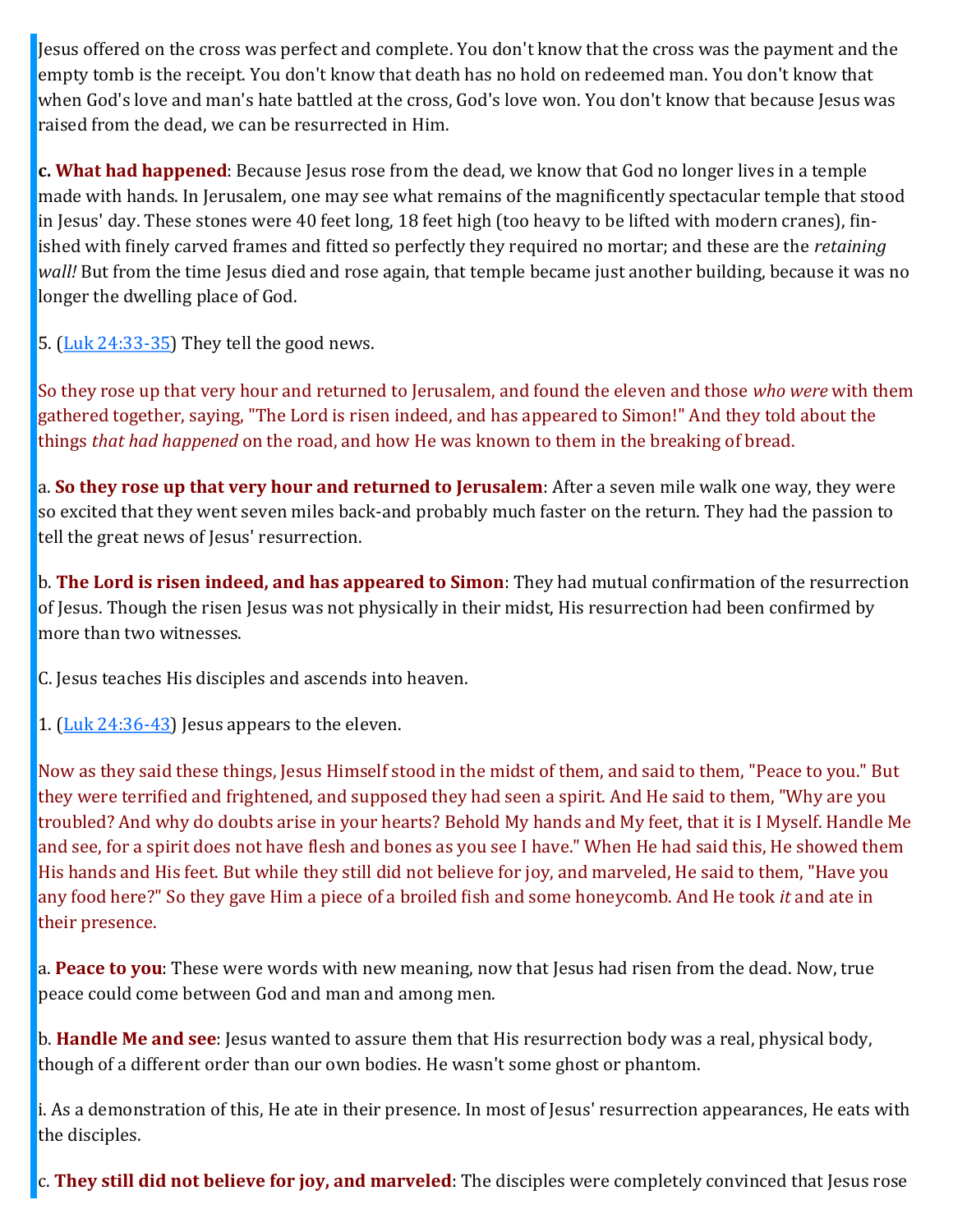from the dead, but they had a hard time accepting it because it seemed too good to be true. But it was their confirmed belief in the resurrected Jesus that give them power enough to change the world and courage enough to die for their convictions.

2. ([Luk 24:44](https://www.blueletterbible.org/kjv/luke/24/44-48/s_997044)-48) Jesus teaches His disciples.

Then He said to them, "These *are* the words which I spoke to you while I was still with you, that all things must be fulfilled which were written in the Law of Moses and *the* Prophets and *the* Psalms concerning Me." And He opened their understanding, that they might comprehend the Scriptures. Then He said to them, "Thus it is written, and thus it was necessary for the Christ to suffer and to rise from the dead the third day, and that repentance and remission of sins should be preached in His name to all nations, beginning at Jerusalem. And you are witnesses of these things."

a. **These are the words which I spoke to you while I was still with you**: Jesus *almost* says "I told you so" by reminding them that all this has happened just as He said it would. To help His disciples take it all in, **He opened their understanding, that they might comprehend the Scriptures**.

i. It must have been before this that the disciples were actually born again by God's Spirit, when Jesus breathed on them and they received the Holy Spirit (*John 20:22*).

b. **It was necessary for the Christ to suffer and to rise from the dead the third day**: Jesus wanted them to understand that the cross was not some unfortunate obstacle that had to be hurdled. It was a **necessary** part of God's redemptive plan for man, and that it would be in the name of a crucified and risen Savior that **repentance and remission of sins** will be brought to the world.

c. **You are witnesses of these things**: Jesus solemnly told them that they were **witnesses of these things**. Not only **witnesses** of the events surrounding the work of Jesus, but also of the commission itself to spread the gospel. This was a work they were all mutually responsible for.

3. ([Luk 24:49](https://www.blueletterbible.org/kjv/luke/24/49-53/s_997049)-53) The Ascension of Jesus.

"Behold, I send the Promise of My Father upon you; but tarry in the city of Jerusalem until you are endued with power from on high." And He led them out as far as Bethany, and He lifted up His hands and blessed them. Now it came to pass, while He blessed them, that He was parted from them and carried up into heaven. And they worshiped Him, and returned to Jerusalem with great joy, and were continually in the temple praising and blessing God. Amen.

a. **I send the Promise of My Father upon you**: They could not do the work Jesus had called them to do unless they were **endued with power from on high**, and that power would come as the Holy Spirit was poured out upon them.

b. **He lifted up His hands and blessed them … while He blessed them**: Jesus left the earth blessing His Church, and He continues to bless them, as much as His people will receive.

i. Nothing but blessing had ever come from those hands; but now, Jesus stands as the High Priest over His people to bless them.

ii. When Jesus blesses His people, it isn't just a pious wish like "I hope things work out for you" or "I hope you